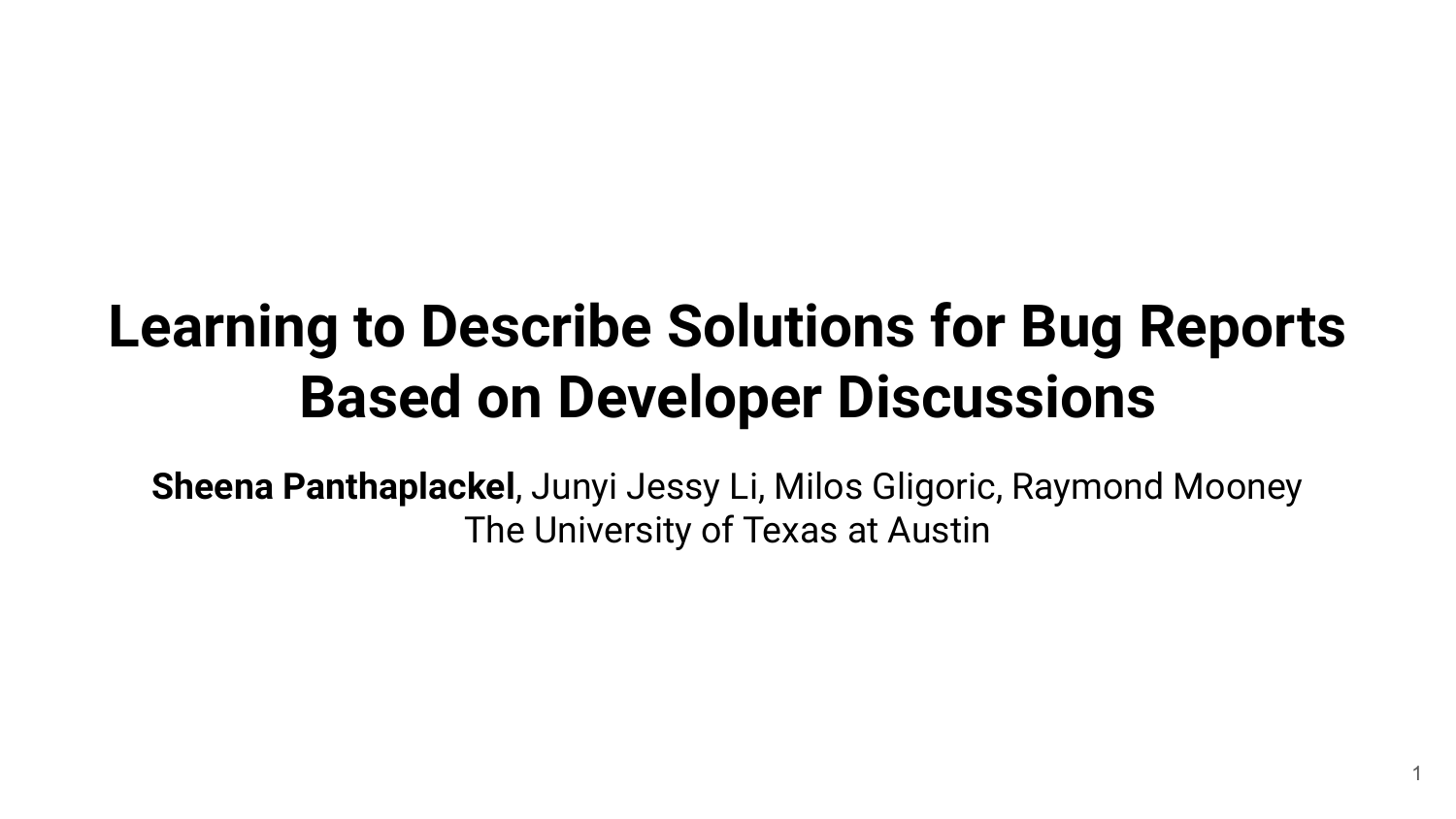**Title:** Incorrect distance

**Utterance #1** Seeing negative distance when using 1D grid.

**Utterance #2** Probably a bug in getL1Distance (int  $x1$ , int  $x2$ ).

**Utterance #3** We do  $x1 - x2$ , which will be negative if  $x1 < x2$ .

**Utterance #4** We should compute its absolute value. 1) User reports bug

**When a bug is reported, developers engage in a dialogue to collaboratively understand it and ultimately resolve it.**

2) Developers engage in the discussion (understand problem, diagnose cause, propose solution)

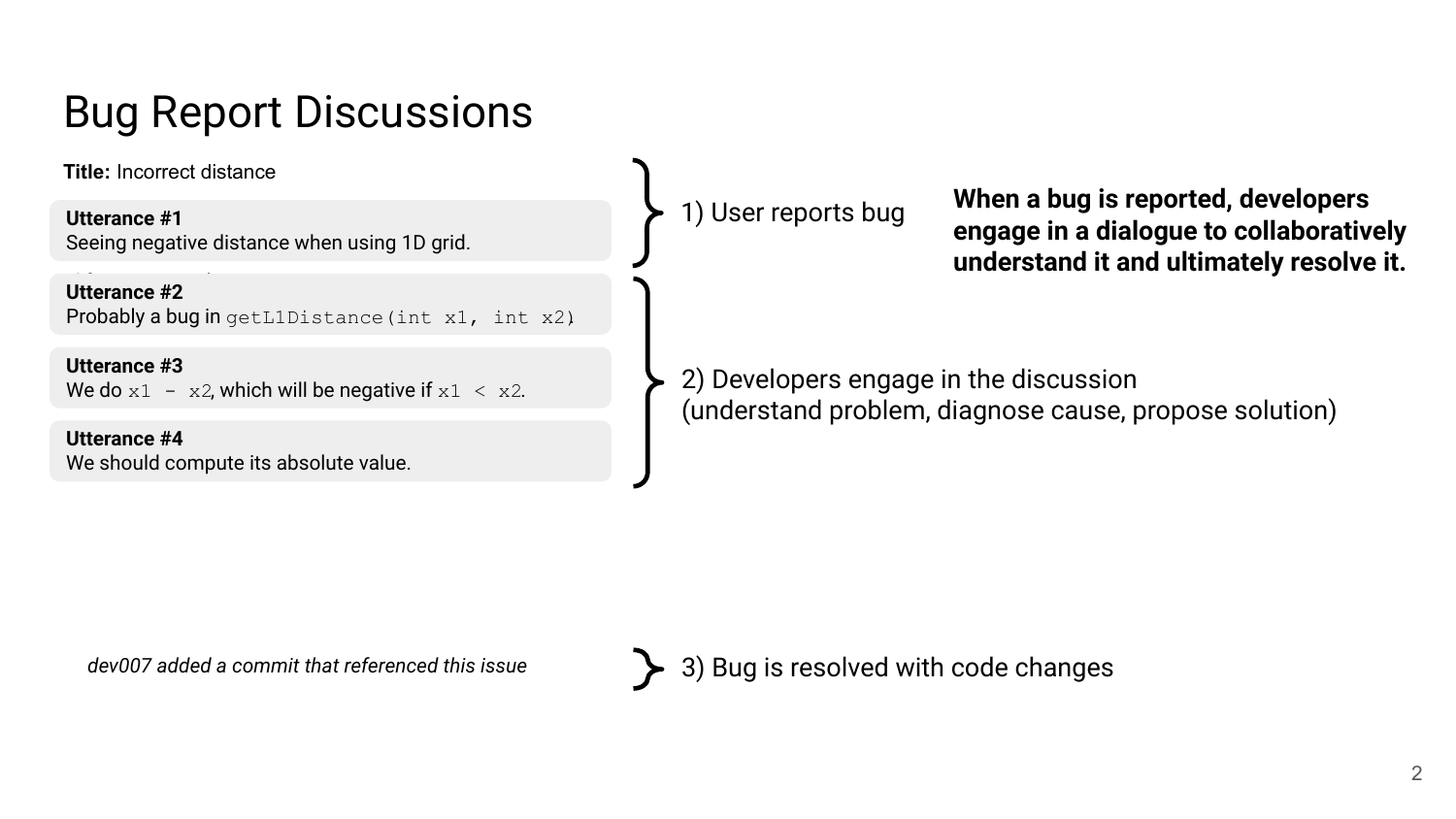**Title:** Incorrect distance

**Utterance #1** Seeing negative distance when using 1D grid.

**Utterance #2** Probably a bug in getL1Distance(int x1, int x2).

**Utterance #3** We do  $x1 - x2$ , which will be negative if  $x1 < x2$ .

**Utterance #4** We should compute its absolute value. Solution is often formulated in discussion but buried under large amount of text.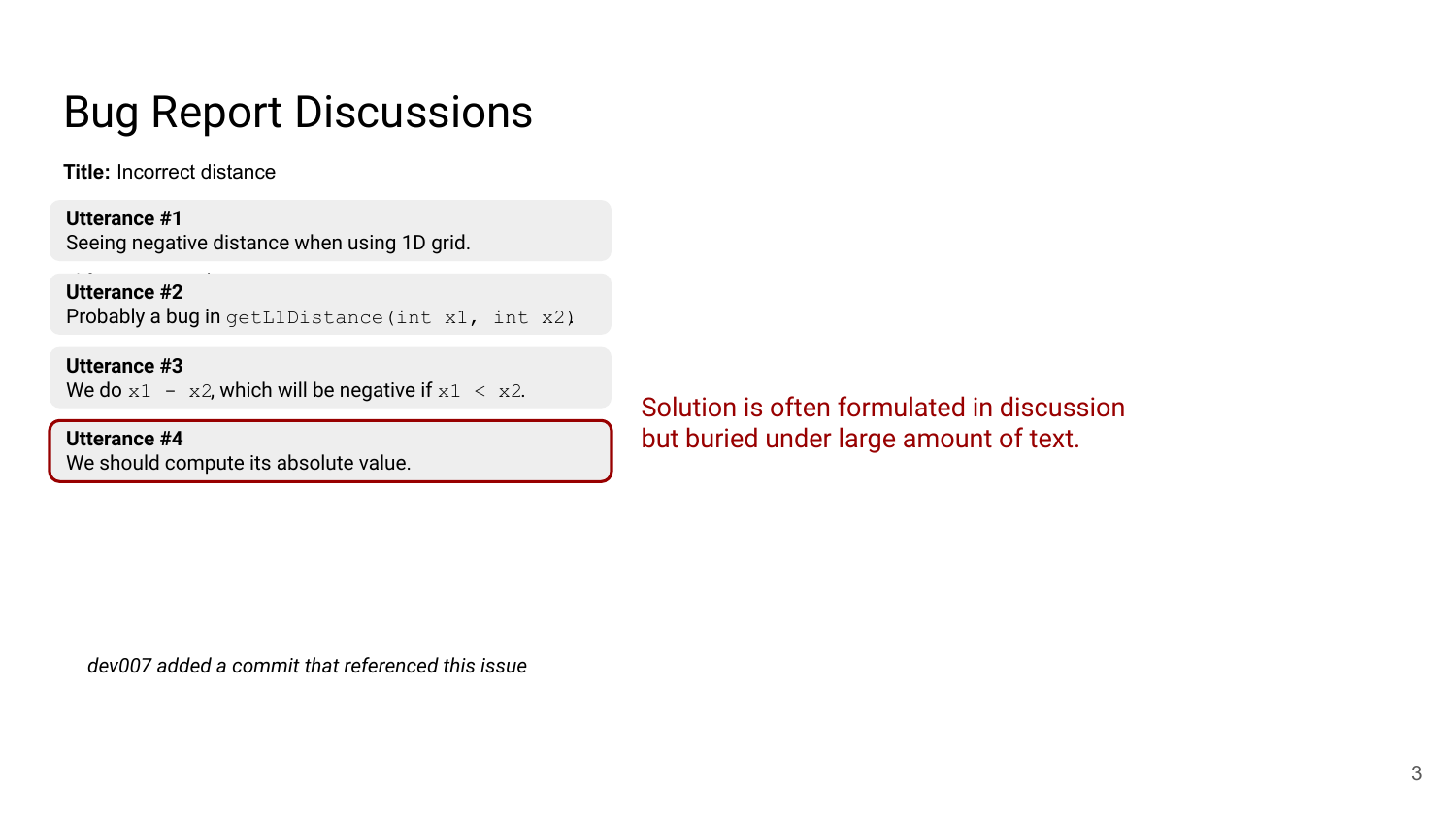**Title:** Incorrect distance

**Utterance #1** Seeing negative distance when using 1D grid.

**Utterance #2** Probably a bug in getL1Distance(int x1, int x2).

**Utterance #3** We do  $x1 - x2$ , which will be negative if  $x1 < x2$ .

**Utterance #4** We should compute its absolute value.

**NL Solution Description** Compute absolute value of  $x1 - x2$  in getL1Distance Solution is often formulated in discussion but buried under large amount of text.

**Task:** Generate concise natural language description of the solution by synthesizing relevant content in the discussion when it emerges in real-time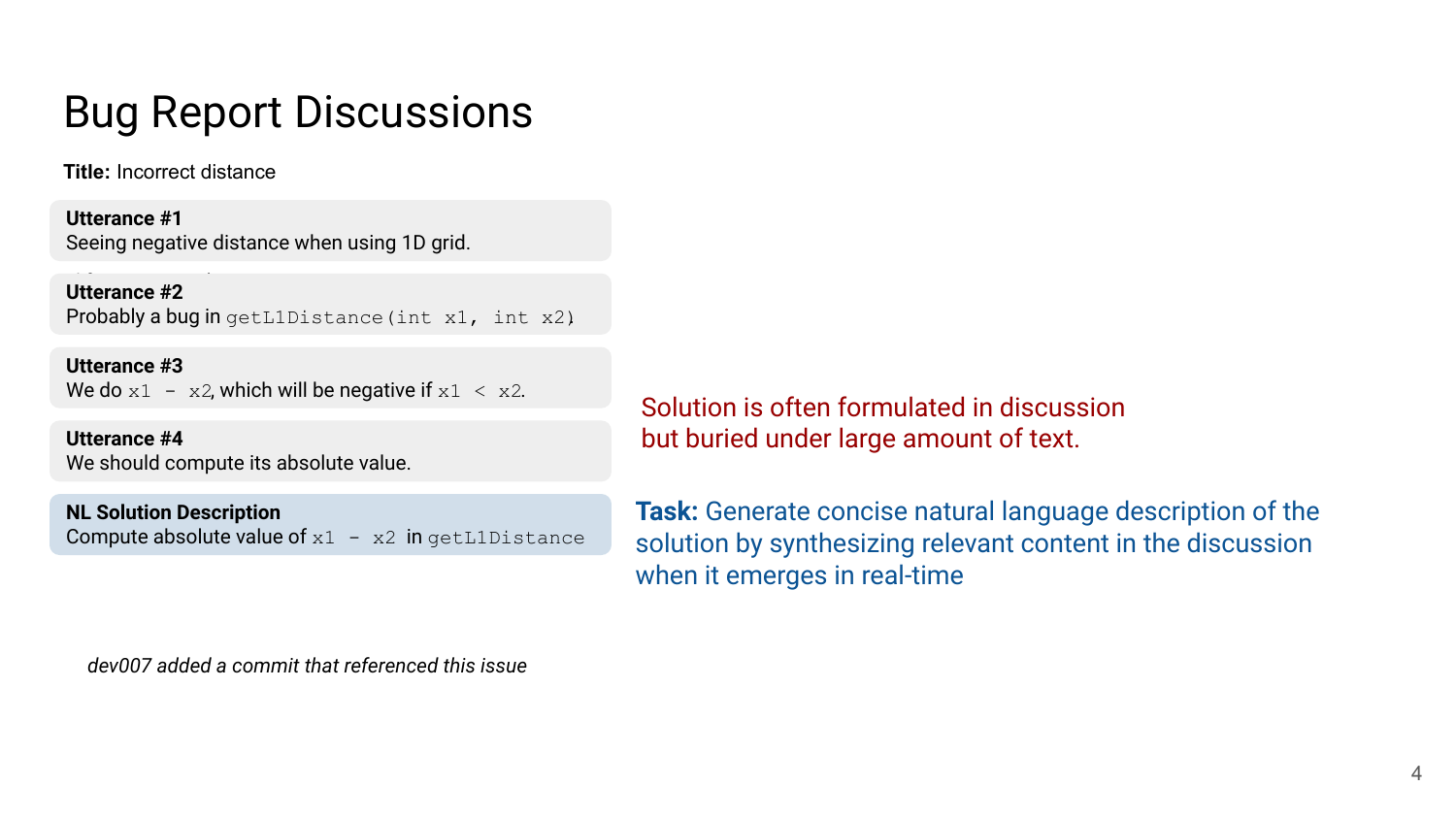**Title:** Incorrect distance

**Utterance #1** Seeing negative distance when using 1D grid.

**Utterance #2** Probably a bug in getL1Distance(int x1, int x2).

**Utterance #3** We do  $x1 - x2$ , which will be negative if  $x1 < x2$ .

**Utterance #4** We should compute its absolute value.

**NL Solution Description** Compute absolute value of  $x1 - x2$  in getL1Distance Solution is often formulated in discussion but buried under large amount of text.

**Task:** Generate concise natural language description of the solution by synthesizing relevant content in the discussion when it emerges in real-time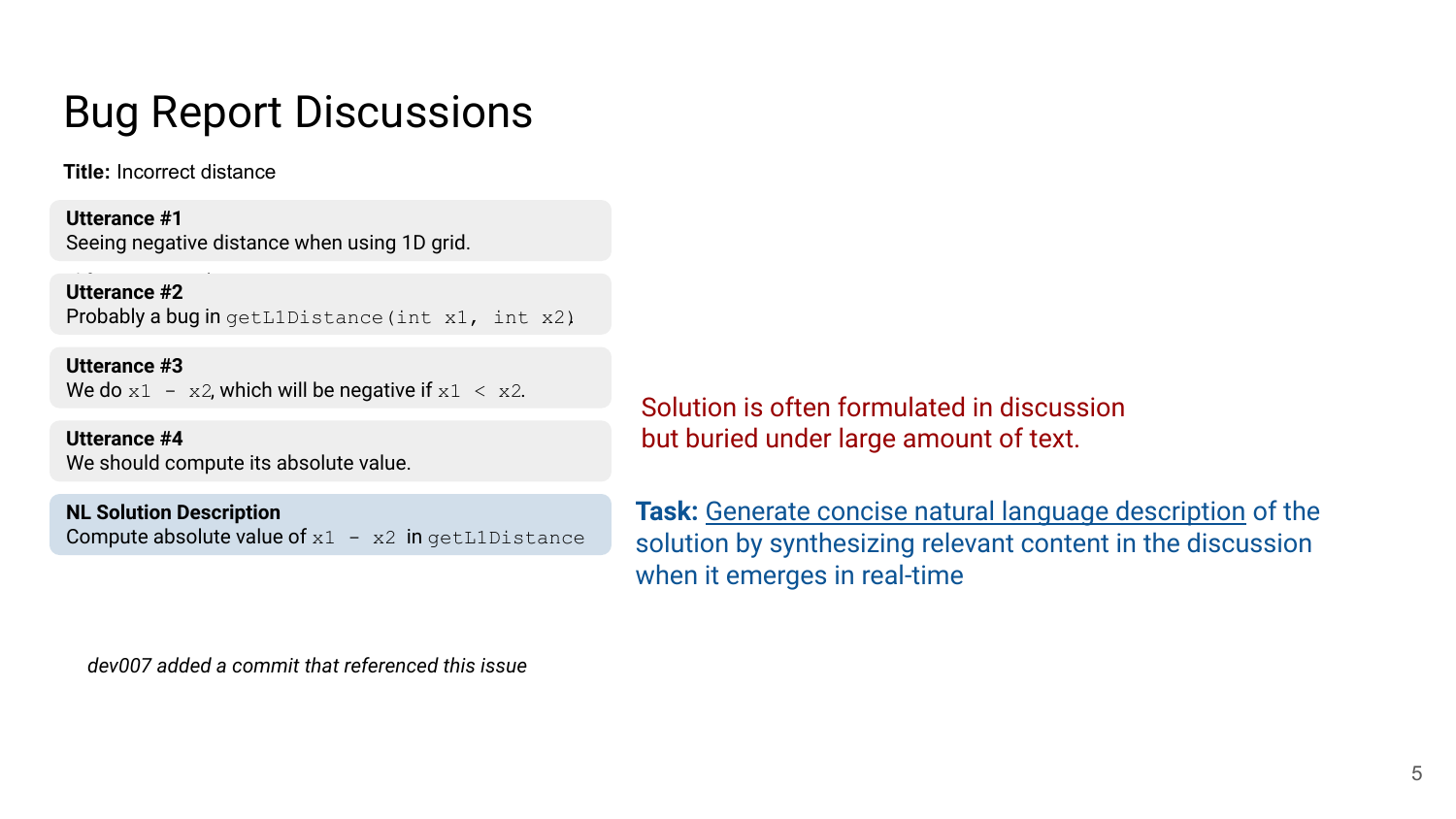**Title:** Incorrect distance

**Utterance #1** Seeing negative distance when using 1D grid.

**Utterance #2** Probably a bug in getL1Distance (int x1, int x2).

**Utterance #3** We do  $x1 - x2$ , which will be negative if  $x1 < x2$ .

**Utterance #4** We should compute its absolute value.

**NL Solution Description** Compute absolute value of  $x1 - x2$  in getL1Distance

*Commit* 

*Time step of commit/PR* 

*dev007 added a commit that referenced this issue*

Solution is often formulated in discussion but buried under large amount of text.

**Task:** Generate concise natural language description of the solution by synthesizing relevant content in the discussion when it emerges in real-time

**Data:** 12K bug reports reports for open-source Java projects from GitHub Issues which are linked to a commit/PR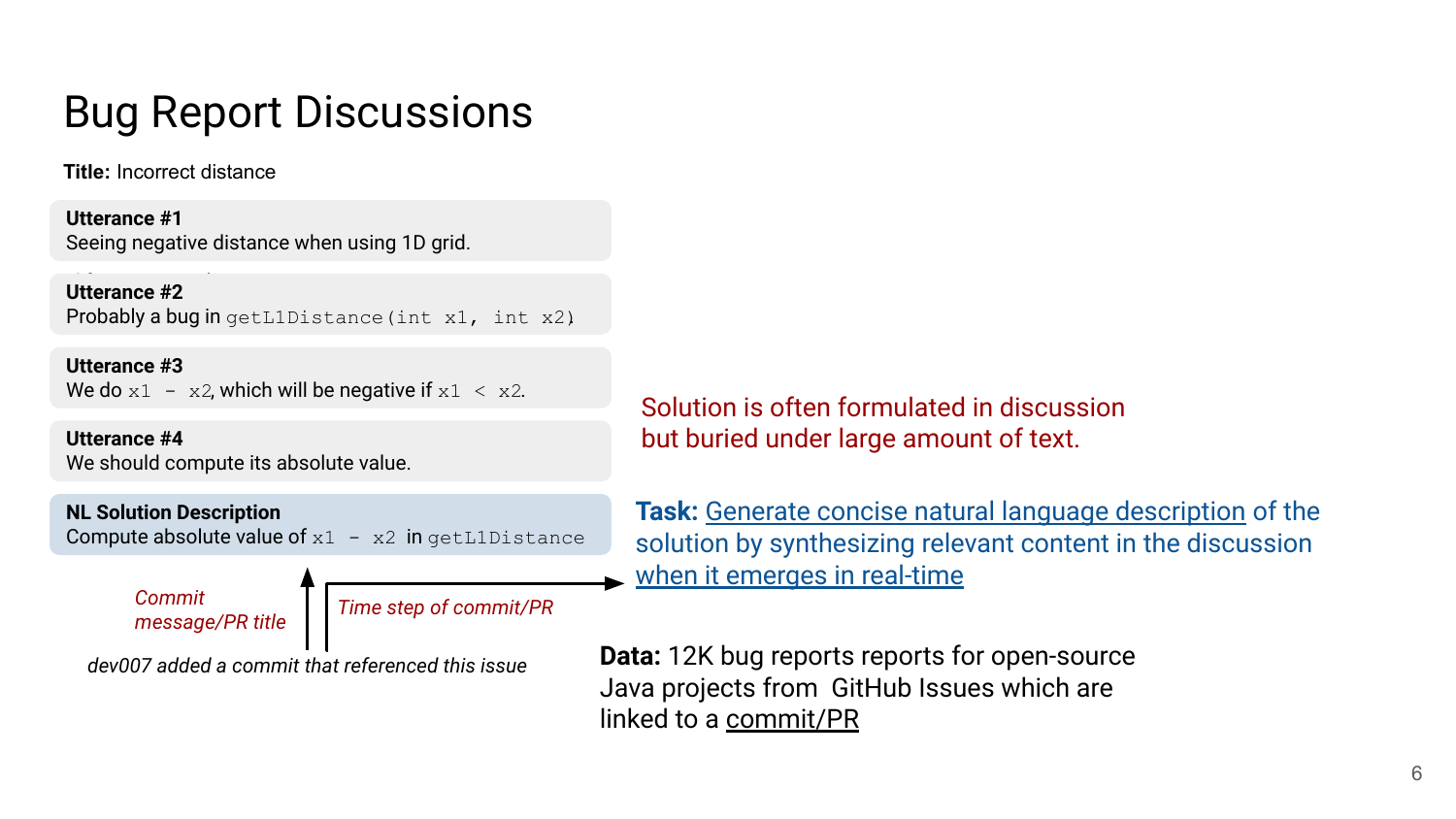#### **Results:** Generating Solution Descriptions

Copy Title Transformer PLBART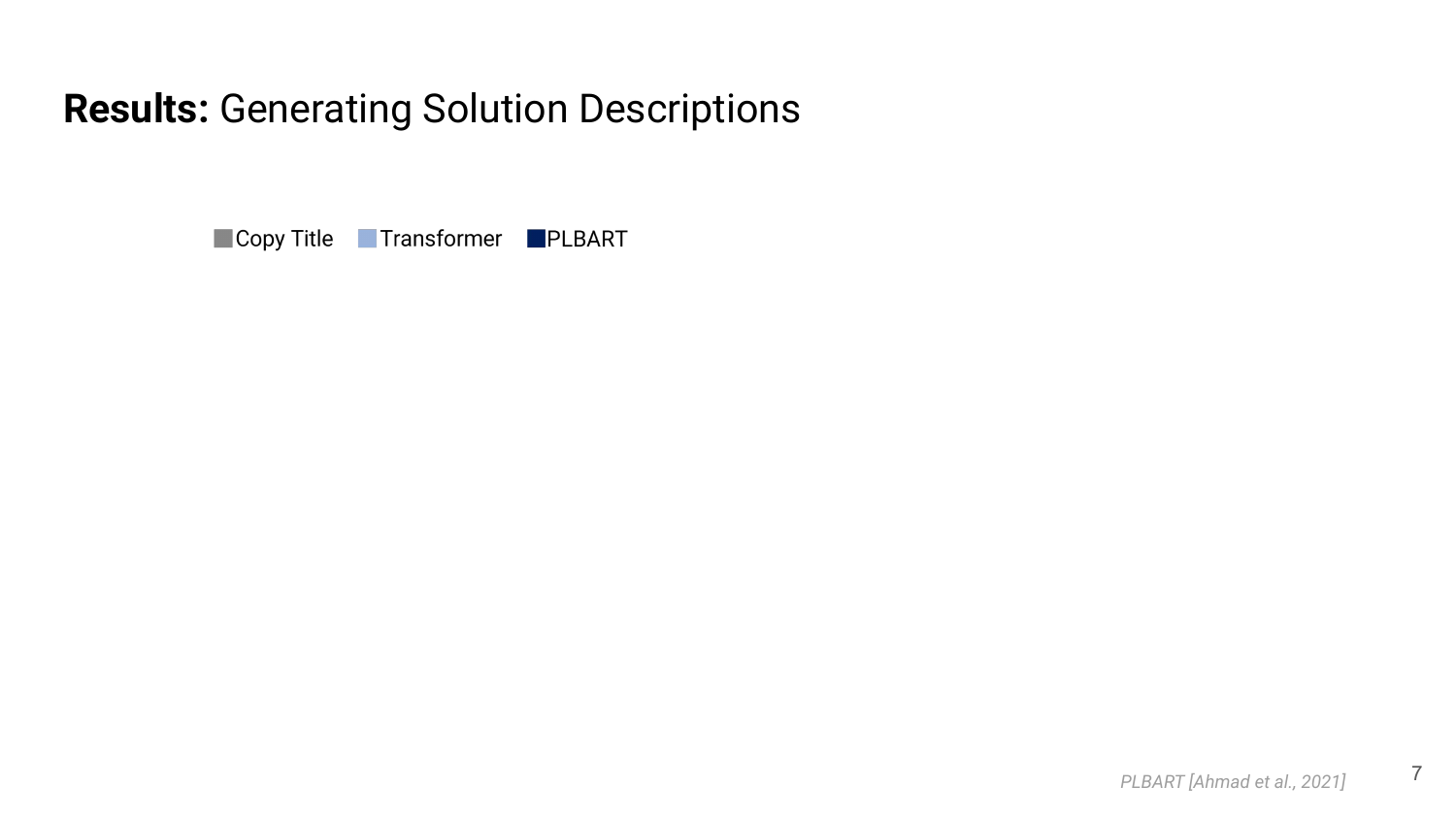#### **Results:** Generating Solution Descriptions



*PLBART [Ahmad et al., 2021] METEOR [Banerjee and Lavie 2005]; BLEU-4 [Papineni et al., 2002]; ROUGE [Lin et al., 2004] 2002]; ROUGE [Lin et al. 2004]*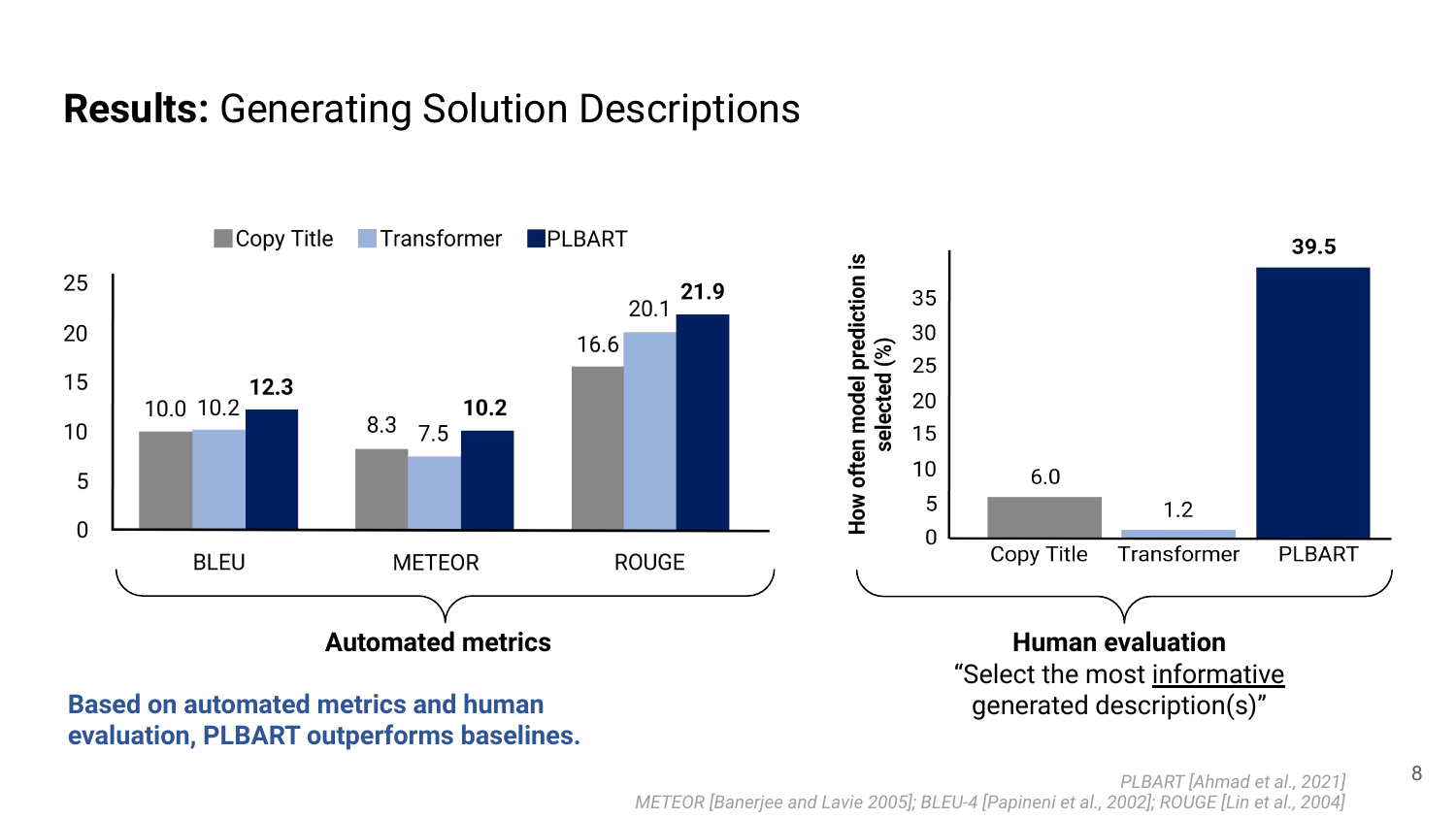## Generating Solution Descriptions in Real-Time

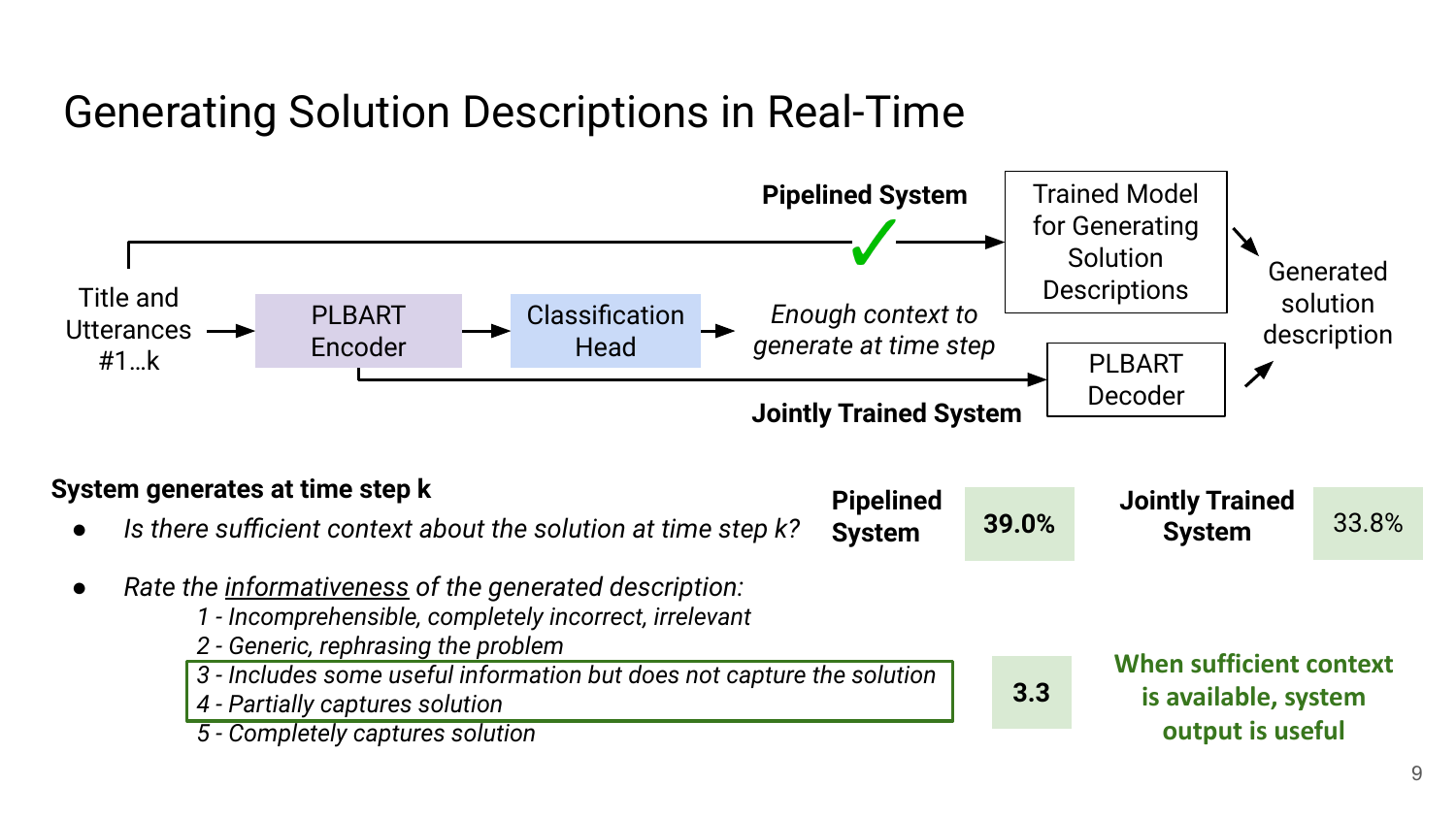## Summary

- Proposed new task of generating solution descriptions based on ongoing bug report discussions
- Collected and released new dataset of more than 12K examples to study the task
- Benchmarked various models for generating solution descriptions
- Demonstrated that PLBART generates informative descriptions
- Investigated generating solution descriptions in real-time with two different approaches for incorporating a classifier that determines when to perform generation